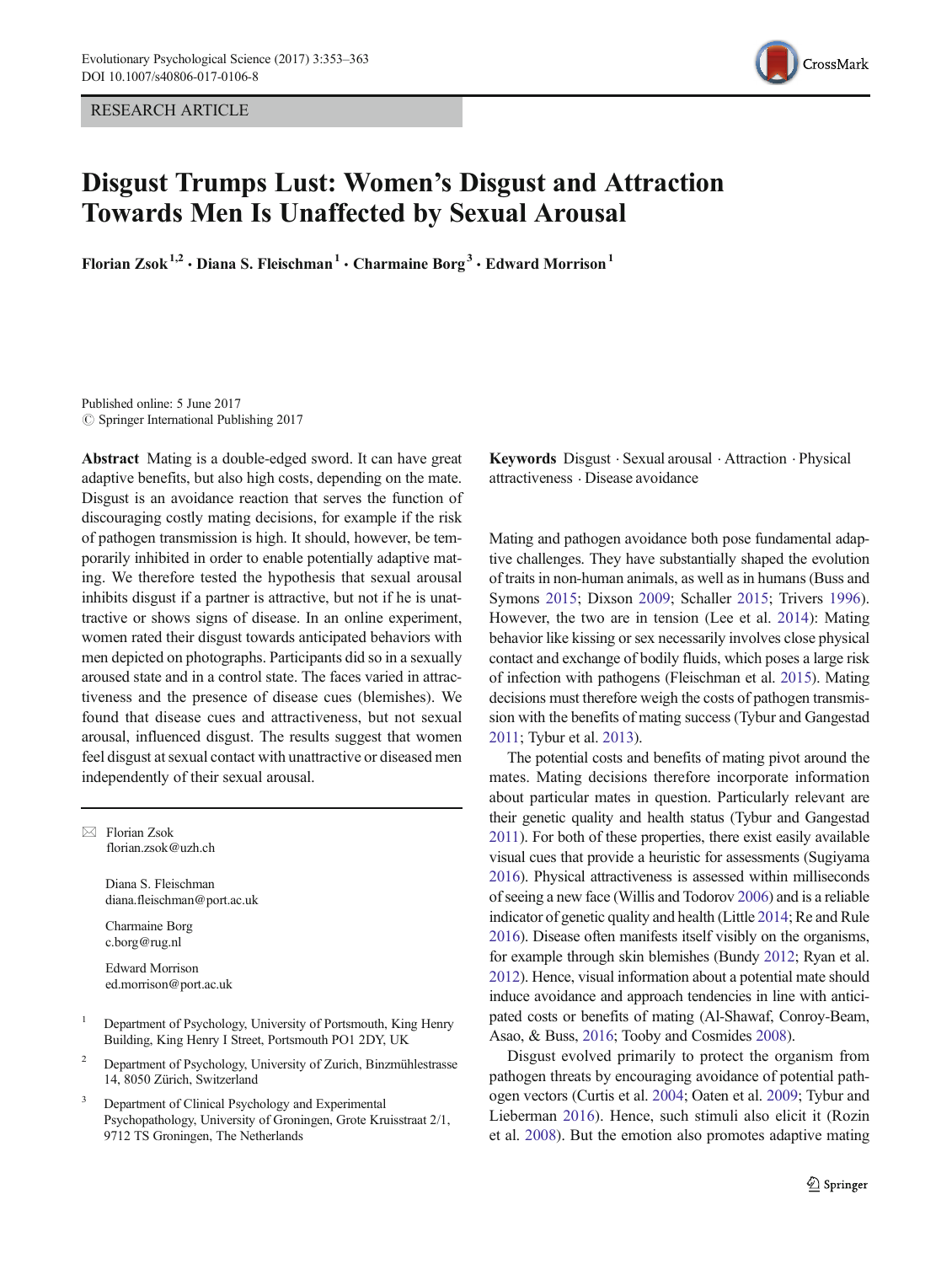decisions (Al-Shawaf, Lewis, & Buss, [2015;](#page-8-0) Tybur et al. [2013\)](#page-10-0). This is evidenced by the fact that people experience disgust not only towards individuals who show signs of bad health, pathogens, or potentially contagious disease (Mortensen et al. [2010;](#page-9-0) Rozin et al. [2008;](#page-10-0) Ryan et al. [2012\)](#page-10-0) but also towards for example mates outside of a fertile age range (Fessler and Navarrete [2003](#page-8-0); Tybur et al. [2009](#page-10-0)). Disgust therefore discourages costly mating.

While disgust encourages avoidance, sexual arousal facilitates approach. This psycho-physiological state facilitates sexual engagement through the following means: preparing the body physiologically for intercourse (Masters and Johnson [1966\)](#page-9-0), temporarily increasing sexual desire (Toates [2009](#page-10-0)), narrowing attention to sexual stimuli, increasing approach motivation towards them, and inhibiting negative emotions (Barlow [1986;](#page-8-0) Janssen and Bancroft [2007;](#page-9-0) Prause et al. [2008\)](#page-9-0). Similar to disgust, it is sensitive to traits of the mate, particularly physical attractiveness (Buunk et al. [2002](#page-8-0); Hawk et al. [2007](#page-9-0); Stone et al. [2011\)](#page-10-0). Both disgust and sexual arousal therefore partly determine mating decisions based on visual information about a mate.

## Disgust and Sexual Arousal Influence Each Other

Disgust and sexual arousal motivate avoidance and approach, respectively, and are therefore oppositional. Accordingly, people tend to experience only one of them at a time (Koukounas & McCabe, [2001](#page-9-0); Vonderheide and Mosher [1988\)](#page-10-0). Because sexual intercourse inherently involves stimuli that can trigger strong aversion (e.g., genitals; Rozin et al. [1995\)](#page-10-0), sexual arousal should facilitate sexual engagement by temporarily inhibiting avoidance tendencies and therefore also disgust responses (Borg and de Jong [2012](#page-8-0)). This also corresponds to predictions by clinical models of sexual response: According to the dual-control model of sexual response (Janssen and Bancroft [2007](#page-9-0)), negative emotions like disgust need to be suppressed to enable seamless sex, in that they draw attention away from sexual stimuli and therefore disrupt the sexual response cycle. More specifically, de Jong et al. [\(2013\)](#page-9-0) propose that sexual arousal and disgust inhibit one another. They claim that in a given moment, the more prominent of the two suppresses the other and gives rise to the congruent response. That means that if disgust outweighed sexual arousal, it would pull away attention from arousing stimuli and guide it towards the disgust elicitor, and vice versa. Accordingly, this would reduce sexual arousal and therefore reduce approach, facilitating avoidance.

Research indeed indicates that disgust inhibits sexual arousal. Fleischman et al. [\(2015\)](#page-8-0) and Andrews et al. [\(2015\)](#page-8-0) experimentally induced disgust in a group of male and female participants and found that those groups reported less subsequent sexual arousal to erotic movies than the control groups. Thus, the existing evidence for an inhibitory effect of disgust on sexual arousal is relatively clear cut in both sexes. Three experiments also showed convincingly that men's disgust sensitivity decreases under sexual arousal (Ariely and Loewenstein [2006](#page-8-0); Lee et al. [2014](#page-9-0); Stevenson et al.  $2011$ . Findings on the effect of sexual arousal on disgust in women, however, have been very mixed.

#### Does Sexual Arousal Inhibit Disgust in Women?

A Note on Disgust Domains The studies we are going to review have discriminated between types/domains of disgust, and have used different classifications to do so. We will therefore briefly clarify the terms used. Tybur et al. [\(2013](#page-10-0)) coined the term sexual disgust to refer to disgust towards sexual acts that are evolutionarily disadvantageous, e.g., sex with a partner in an infertile age range. However, van Overveld et al. ([2013](#page-9-0)) used it in the context of disgust towards sex-related stimuli more generally, interchangeably with sexrelated disgust. Borg and de Jong ([2012](#page-8-0)) have used the word sex-related disgust to describe disgust towards sex-related stimuli. Sex-related disgust is therefore a more general term that also encompasses both usages of sexual disgust. We will therefore refer to sexual disgust according to Tybur et al.'s [\(2013\)](#page-10-0) definition and to sex-related disgust as elicited by sex-related stimuli. Pathogen disgust is generally used to refer to disgust elicited by stimuli of potentially infectious organisms (Tybur et al. [2013\)](#page-10-0). This can also exclude sexual stimuli, but we will use it to refer to disgust to only sex-unrelated stimuli.

Four studies have directly examined whether women experience a reduction in disgust when sexually aroused. They all used a similar experimental setup, in which participants were either sexually aroused or in a control state, and rated their disgust towards various stimuli. Borg and de Jong ([2012](#page-8-0)) asked sexually aroused, positively/physically aroused, and unaroused women to perform certain disgusting tasks. The tasks were either sex-related (e.g., touching a lubricated condom) or not (e.g., eating a biscuit with an insect on it). The sexually aroused group, compared to the other two groups, completed the highest number of disgusting tasks and reported finding all the tasks less disgusting. These group differences were larger for sex-related tasks than sex-unrelated tasks.

Lee et al. [\(2014\)](#page-9-0) looked at sexual and pathogen disgust. Participants sexually aroused themselves at home in their own preferred way and then filled out the Three Domains of Disgust Scale that comprises pathogen, moral, and sexual disgust (Tybur et al. [2009\)](#page-10-0). Sexually aroused women were less sexual disgust sensitive than the control group, but also more pathogen disgust sensitive. Van Overveld and Borg [\(2015](#page-9-0)) found no difference in disgust towards neutral, pathogenic,

 $1$  van Overveld and Borg ([2015](#page-9-0)) did not find this effect.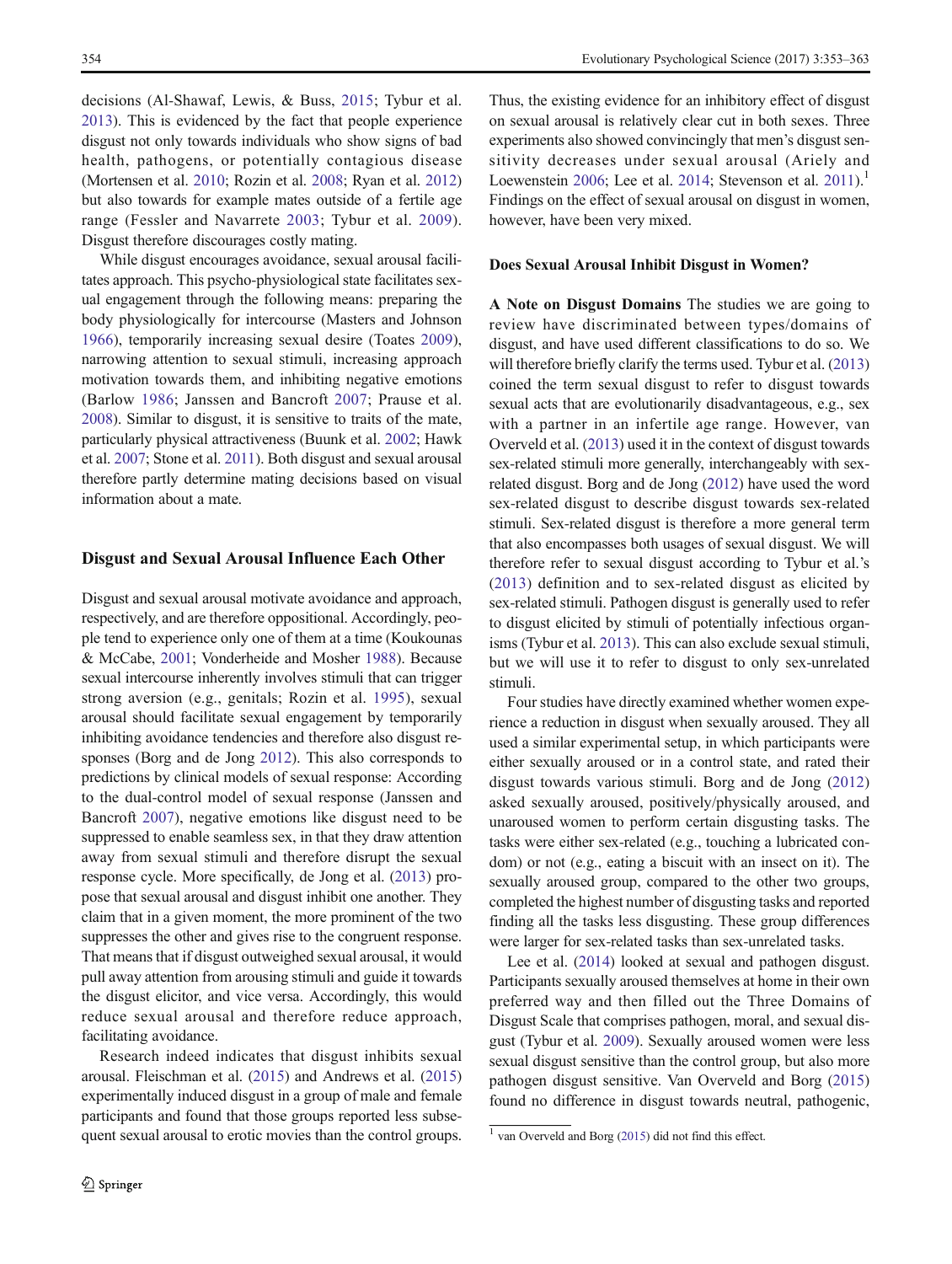or sexual images between a sexual arousal and a threat arousal group. Finally, Fleischman et al. ([2015](#page-8-0)) found no influence of sexual arousal on women's pathogen disgust. Arousal was measured both by self-report and with a physiological measure of genital blood flow (vaginal plethysmography). Women who were aroused did not rate highly pathogen salient images (e.g., excrement, dead animals, and injured, diseased, or dead humans) as less disgusting than women who were not aroused. The authors also found that both physiological and subjective measures of sexual arousal did not decrease subsequent ratings of disgust at these images. Taken together, these studies suggest that sexual arousal does not inhibit disgust generally. Effects have been selective on particular classes of stimuli in single studies, but with inconsistent results across studies. One limitation of all four studies is that they assessed participants' disgust towards stimuli that are largely irrelevant for mating. But as we have argued, avoidance and approach motives should be regulated according to properties of potential mates. The interactional effect of sexual arousal and disgust should therefore depend on the sexual partner at hand. Sexual arousal may facilitate intercourse with physically attractive, healthy-looking mates, whereas disgust may prevent intercourse with unattractive or diseased mates.

## Study and Hypotheses

In the present study, we tested whether sexual arousal downregulates women's disgust towards potential mates and whether this is moderated by the mates' physical attractiveness and disease cues (rosacea blemishes). Participants rated their disgust towards different men when they were sexually aroused and when they were not. We thereby extended previous methods by testing the effect of sexual arousal on disgust within participants. The focus was on women because past studies have found the link between sexual dysfunction and disgust only in women, not in men (Borg et al. [2010;](#page-8-0) Grauvogl et al. [2015](#page-8-0)) and because there are significant sex differences in disgust (Fleischman [2017](#page-8-0); Skolnick [2013;](#page-10-0) Tybur et al. [2011](#page-10-0)), sexual arousal patterns (Carvalho et al. [2013;](#page-8-0) Chivers [2010\)](#page-8-0), and the interaction of the two (Andrews et al. [2015](#page-8-0); Lee et al. [2014](#page-9-0)). We hypothesized that sexual arousal will decrease disgust towards attractive, but not towards unattractive mates (hypothesis 1) and that sexual arousal will only reduce disgust towards mates without disease cues, but not towards mates with disease cues (hypothesis 2).

# Method

### Materials

Faces Twenty pictures of male faces were obtained with permission from a modeling website and from the Warsaw set of

emotional facial expression pictures (Olszanowski et al. [2015\)](#page-9-0). We chose to show only faces because women generally pay most attention to and infer most relevant information about a mate by looking at the face (Re and Rule [2016;](#page-9-0) Wagstaff et al. [2015\)](#page-10-0). They were rated for attractiveness by 121 women from the social network of the first author on a scale ranging from  $0 = not$  at all, to  $10 = extremely$ , with the midpoint  $5 = average$ . We choose the six pictures with the highest and the six with the lowest attractiveness ratings. The mean rating of the attractive faces was  $6.60$  (SD = .60) and the mean of the unattractive ones was  $2.51$  ( $SD = .54$ ). This difference was statistically significant with a large effect size,  $t = 55.73$ ,  $p < .000$ ,  $d = .96$ . A professional photo editor then first smoothed the skin of all faces, because skin quality is a cue to disease as well (Bundy [2012](#page-8-0); Re and Rule [2016;](#page-9-0) Sugiyama [2016\)](#page-10-0). He then made a version of each picture in which the face contained blemishes typical of the disease rosacea. See Fig. 1 for example pictures.

Videos There was one video for each of the two conditions. The video in the sexual arousal condition was a 6-min women friendly erotic clip showing a Caucasian mixed-sex couple. The first minute consisted of non-genital foreplay, followed by about 2 min of cunnilingus, and another 3 min of penilevaginal intercourse in the man-on-top and rear entry position. Forty-five women in previous studies (Hamilton and Meston [2013;](#page-9-0) Harte and Meston [2008\)](#page-9-0) have reacted to it with both physiological and self-reported sexual arousal (L. D. Hamilton, personal correspondence, December 8, 2015). The video also corresponded to the recommendations for



Fig. 1 Examples of the pictures used, with attractiveness and blemishes manipulated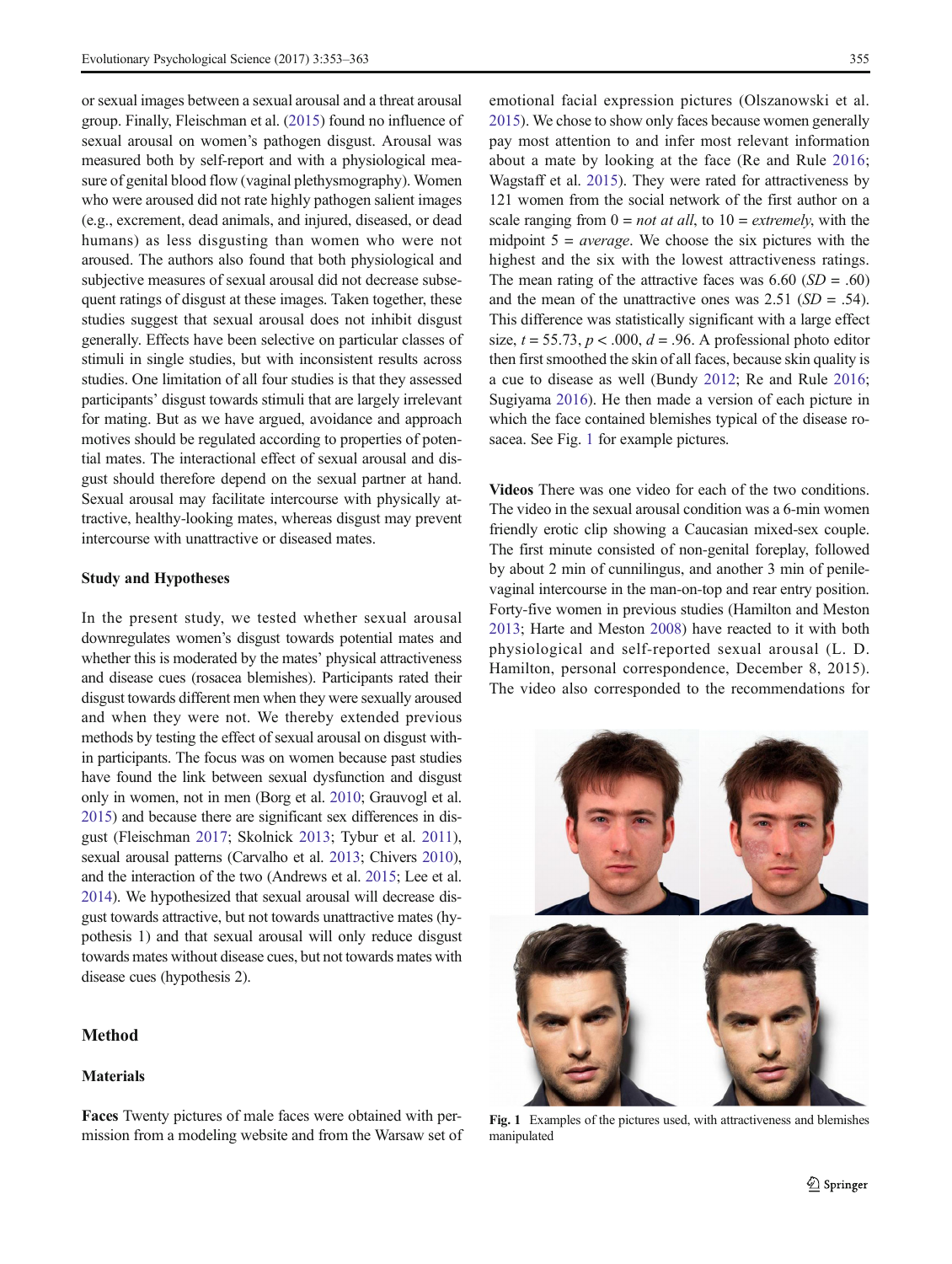female sex research by Woodard et al. [\(2008\)](#page-10-0). The neutral condition contained a 7-min video blog of a Caucasian, mixed-sex couple's hiking trip (Flying The Nest [2015](#page-8-0)). The video was chosen because it was simple, physical, and pleasant and thus relatively comparable to the erotic clip. Furthermore, the couple was comparable in physical attractiveness to the pornographic actors.

## Procedure

When signing up for the study, we instructed participants to participate online from home where likely most comfortable being sexually aroused. Prior studies have successfully employed related methods (Ariely and Loewenstein [2006](#page-8-0); Lee et al. [2014](#page-9-0)). When participants opened the link to the study on Qualtrics, they were randomly assigned to one of the two conditions and received informed consent accordingly. The instructions emphasized that they should be alone and undisturbed for at least 20 min. They were then asked to provide information on demographics, sexual orientation, their menstrual cycle, relationship status, use of oral contraception, and recent illness. Parts of this information were used to control for factors that have been shown to influence women's disgust reactions (Fessler and Navarrete [2003](#page-8-0); Fleischman [2014\)](#page-8-0), perception of potential partners' faces (DeBruine [2014;](#page-8-0) Sacco et al. [2012\)](#page-10-0), and reaction to visual sexual stimuli (Mass et al. [2009;](#page-9-0) Renfro et al. [2015](#page-9-0); Wallen and Rupp [2010\)](#page-10-0).

Participants were then shown one of the videos according to their randomly assigned condition. If they were in the sexual arousal condition, they were reminded of the explicit content and had to open the video in a separate window to view it. They were only able to continue with the survey after the respective video was over. They were then asked about their level of sexual arousal and disgust as a manipulation check (How sexually aroused/disgusted are you feeling right now?). The questions were answered on scale from  $0 = Not$  at all to  $4 = Very much.<sup>2</sup>$ 

Participants consequently viewed six pictures of male faces, half of which were attractive and half of which were unattractive. Three of them contained blemishes. Because the blemishes could not be evenly divided among unattractive and attractive faces, we counterbalanced across participants whether two attractive and one unattractive face contained blemished or vice versa. Furthermore, we used a Latin square and counterbalanced the order of the faces and conditions across participants in order to eliminate order and priming effects (DeBruine [2014](#page-8-0)).

Participants indicated how attractive they found the men depicted on a scale from  $0 = Not$  at all attractive to  $4 = V$ ery attractive. They also indicated how disgusted they would feel "Talking to that person," "Hugging that person," "Kissing that person," and "Having sex with that person." We chose these four behaviors in order to cover sexual and non-sexual behaviors, for which we expected different effects based on previous studies (Borg and de Jong [2012](#page-8-0); Stevenson et al. [2011\)](#page-10-0). The items also ranged from a casual interpersonal behavior to intimate physical contact and should therefore differ greatly in the disgust they elicit (Ryan et al. [2012\)](#page-10-0). Furthermore, sampling across behaviors enabled us to account for effects that a single behavior might have and avoid floor or ceiling effects. The items were answered on a scale from  $0 = Not$  at all disgusting to  $6$  = Extremely disgusting.

After these ratings, we again assessed levels of sexual arousal via self-report. Participants in the neutral condition then filled out the pathogen disgust scale from the Three Domains of Disgust Scale (Tybur et al. [2009](#page-10-0)). This enabled us to control for individual differences in disgust sensitivity. Furthermore, based on a trend in their data, Fleischman et al. [\(2015\)](#page-8-0) suggested that individual differences in disgust sensitivity may predict the degree to which sexual arousal influences motivation to engage with attractive and unattractive targets with and without disease cues. Only one subscale was used, because it appears to be the most valid one and relates most strongly to disgust sensitivity (Tybur et al. [2010](#page-10-0)). Its reliability was adequate, Guttman's L-2 = .70.

Finally, we asked respondents "How seriously did you take this survey?" and they replied once again on a scale from  $0 = Not$  at all to  $4 = Very$  much. After filling out this first part, participants were asked to fill out the second part the next day for which they received a reminder per email. The second questionnaire placed them in the other of the two conditions. It comprised a different set of faces, comparable in physical attractiveness ratings and blemishes, to rule out effects of familiarity (Little et al. [2014\)](#page-9-0). Eventually participants were fully debriefed about the purpose of the study.

#### Statistical Power and Sample Size Estimation

There were two analyses of our prime interest: first, comparing overall disgust levels between the two conditions and second, our hypothesis; hence, the interaction effect of sexual arousal and attractiveness/blemishes on disgust. Effect sizes of the main effect of sexual arousal between groups in previous studies were an approximate  $eta<sup>2</sup>$  of .08 (Lee et al. [2014;](#page-9-0) Stevenson et al. [2011](#page-10-0)). We therefore estimated that it would take 34 participants in a repeated measures design to obtain a power of .8 (Guo et al. [2013](#page-8-0)). We stopped data collection after we reached a sufficient number of participants for this analysis (54; Simmons et al. [2011](#page-10-0)).

<sup>2</sup> We used five-point and seven-point Likert scales with at least the endpoints labeled throughout the study, as Weijters, Cabooter, and Schillewart [\(2010\)](#page-10-0) recommend.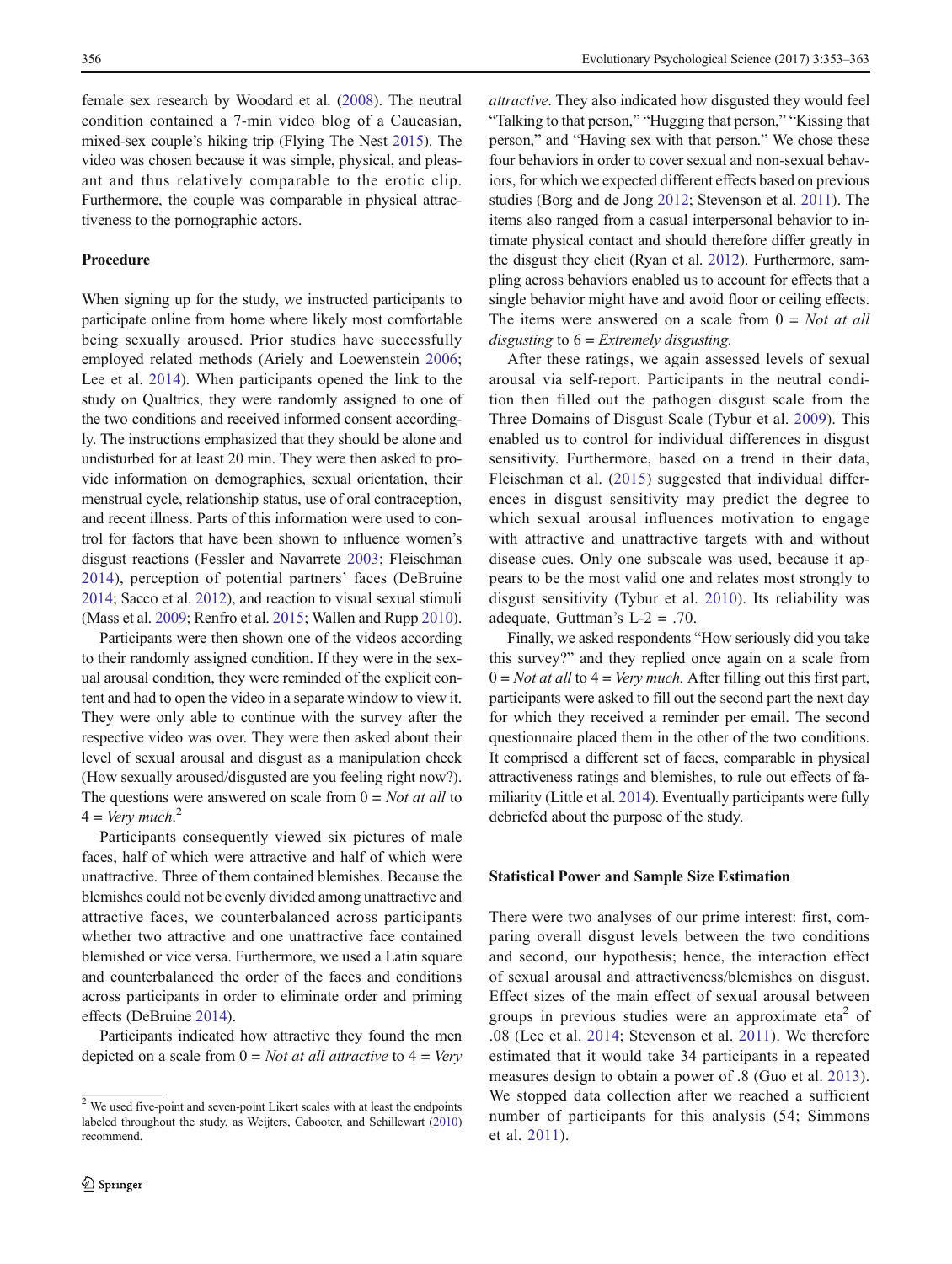#### **Participants**

The raw data consisted of 91 participants that had completed part one and 54 that had completed part two. Some of the responses of the two parts could not be connected due to missing information.3 Several participants in the sexual arousal condition (11 in part one and four in part two) reported no sexual arousal at all and were hence excluded from the analysis. Two participants who identified as homosexual were also excluded.

The analyses were performed on two nested datasets. One was the fully repeated measurements sample (RM data;  $n = 38$ ), in which each participant had been placed in both the sexual arousal and the neutral condition. The other dataset consisted only of those who completed part one of the study, with each participant in only one of the conditions  $(n = 79)$ . There were 34 women in the sexual arousal and 45 in the neutral condition.4 It was therefore analyzed between participants (BP data). All participants in the RM data also completed part one. Therefore, we report the demographics of the participants in the exhaustive BP dataset.

Participants were female psychology undergraduates from the participant pools of the authors' universities. Their ages ranged from 18 to 43 years, with a mean of  $21.66$  ( $SD = 4.10$ ). Most ( $N = 66$ ; 83.5%) were Caucasian, and the others were of various other ethnicities. Three participants reported to be bisexual, the rest identified as mostly or exclusively heterosexual. Forty-four participants were single and the other 35 were in a relationship; 37 used oral contraceptives, 42 did not. Recruitment took place via internal advertisement in the universities and participation was rewarded with course credits.

## **Results**

#### Manipulation Check

We performed manipulation checks on both the BP and the RM data. Table [1](#page-5-0) shows the means of the two sexual arousal self-reports (after the video and after the faces), baseline disgust (measured after the video), and how seriously participants took the survey, per dataset. The table also depicts the outcomes of the  $t$  tests between the sexual arousal and the neutral condition. The between and within participant tests of the two datasets corresponded to each other. Participants reported significantly and substantially more sexual arousal in the sexual arousal condition than the neutral condition, both before and after seeing the faces. The sexual arousal condition also scored higher on baseline disgust. Seriousness scores were high overall—no participant had a score smaller than two—and did not differ significantly between conditions. The manipulation therefore worked as expected, with disgust levels as a possible confound.

### Main Analysis

Disgust Hypothesis 1 predicted that sexual arousal would decrease disgust towards attractive, but not unattractive faces; hypothesis 2 predicted that sexual arousal would not reduce disgust towards blemished faces. Thus, we expected interaction effects between sexual arousal and attractiveness, and sexual arousal and blemishes. We computed a fully repeated measures analysis of variance (RM ANOVA) using the RM data, with attractiveness, blemishes, sexual arousal, and behavior as predictors. Behavior was added as a control variable within participants. The dependent variable was disgust towards each behavior. Table [2](#page-6-0) shows the corresponding statistics. We found significant main effects of behavior, attractiveness, and blemishes, but not of sexual arousal. Unattractive faces ( $M = 3.49$ ,  $SE = .12$ ) elicited significantly more disgust than attractive faces ( $M = 2.19$ ,  $SE = .11$ ), and blemished faces  $(M = 3.11, SE = .12)$  elicited more disgust than unblemished faces ( $M = 2.57$ ,  $SE = .11$ ). Behaviors became increasingly disgusting as they became more sexual (see Fig. [2](#page-6-0)). All depicted differences in Fig. [2](#page-6-0) reached statistical significance (see Table [3](#page-6-0) for within participant contrasts). There was a significant behavior by attractiveness interaction. As can be seen in Fig. [2](#page-6-0), the more sexual the behaviors became, the larger the difference in disgust between attractive and unattractive faces. The mean differences in the order of behaviors were .25 (.73) for talking, .88 (1.15) for hugging, 1.99 (1.25) for kissing, and 2.24 (1.38) for sex. There were no other significant interaction effects. Both hypotheses were not confirmed.

#### Individual Differences and Between Participant Analysis

We also controlled for baseline disgust after seeing the video and for the individual difference variables age, conception risk, oral contraception, recent illness, being in a relationship, and pathogen disgust sensitivity. Because these variables all varied between, not within participants, we computed a mixed design ANOVA with the BP sample of part one  $(n = 79)$ , retaining our main variables sexual arousal, behavior, attractiveness, and blemishes in the analysis. Sexual arousal varied between participants in this analysis, and as can be seen in Table [4,](#page-6-0) it again did not influence disgust ratings. Overall, this analysis mirrored the results of the fully repeated measurement design.

When adding all the individual difference variables in one model, there were a few significant, yet meaningless

<sup>&</sup>lt;sup>3</sup> Participants received an individual ID code in part one, but some did not report it in part two. <sup>4</sup> The assumption of homogeneity of variance was met despite the difference

cell sizes.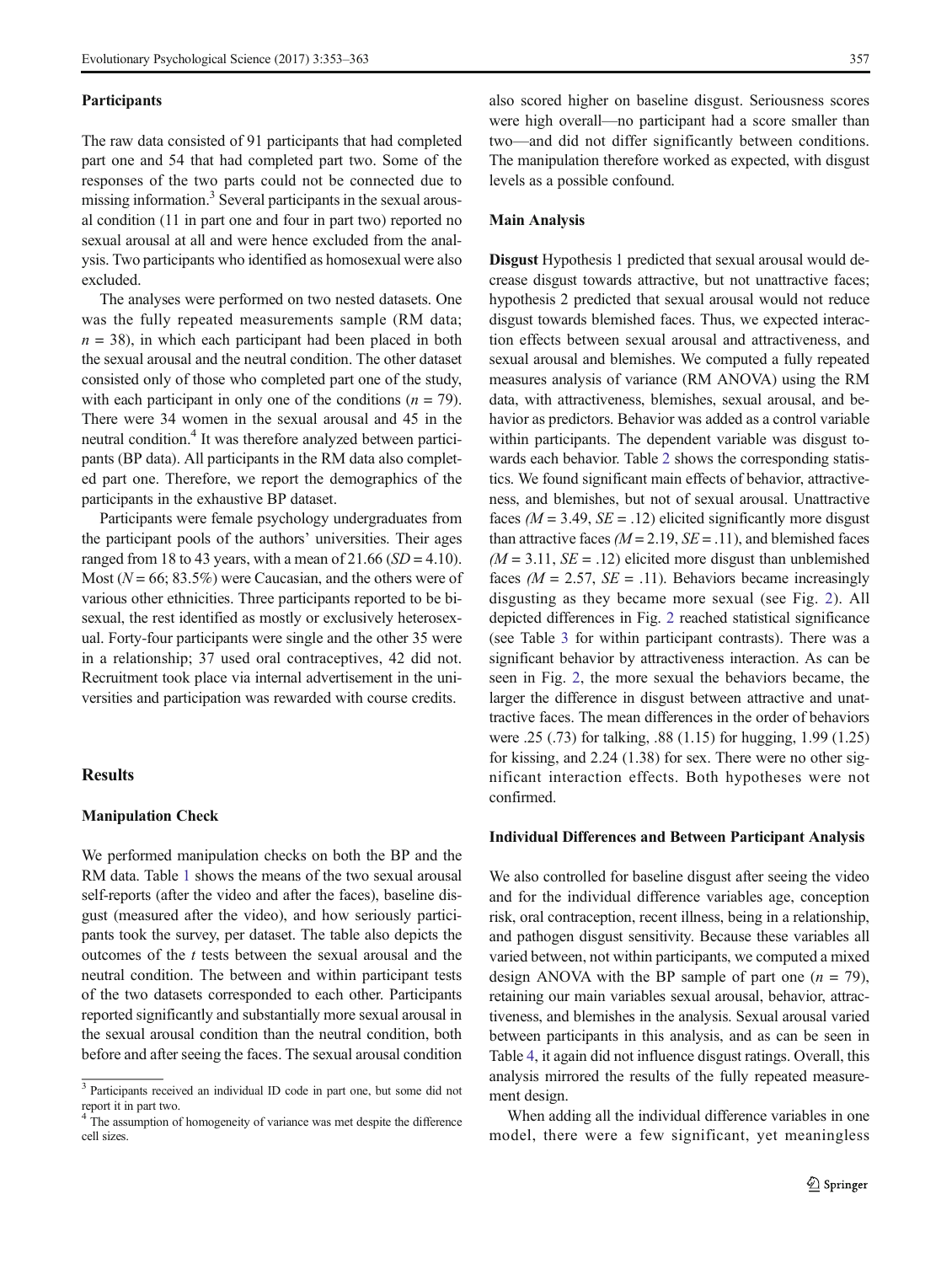<span id="page-5-0"></span>Table 1 Sexual arousal directly after participants had seen the video and after they had rated the faces, disgust after rating the faces, how serious participants took the survey, and the distance between the two conditions

|         |                     | Arousal condition<br>Mean $(SD)$ | Neutral condition<br>Mean $(SD)$ | Cohen's $d$ |
|---------|---------------------|----------------------------------|----------------------------------|-------------|
| BP data | Arousal after video | 2.64(0.93)                       | .29(.59)                         | $3.02***$   |
|         | Arousal after faces | 1.40(1.1)                        | .48(.82)                         | 97***       |
|         | Disgust             | .60(0.78)                        | .27(.54)                         | $.49*$      |
|         | <b>Seriousness</b>  | 3.58(.61)                        | 3.8(0.47)                        | .40         |
| RM data | Arousal after video | 2.66(1.02)                       | .24(.49)                         | $3.02***$   |
|         | Arousal after faces | 1.82(1.14)                       | .37(.59)                         | $1.55***$   |
|         | Disgust             | .60(.87)                         | .11(0.39)                        | $.71**$     |
|         | <b>Seriousness</b>  | 3.74(.62)                        | 3.82(.39)                        | .17         |

Significance is based on  $t$  tests

 $*_{p} < .05, **_{p} < .01, **_{p} < .001$ 

interaction effects<sup>5</sup> that most likely resulted from an inflated type I error rate. Therefore, we are reporting the tests for adding each variable separately to the mixed design ANOVA. This analysis was also more meaningful in terms of statistical power. Age and conception risk were added as covariates, oral contraception, recent illness, and relationship status as between participant dummy variables. We computed conception risk using the estimation for irregularly menstruating women by Wilcox et al. ([2000](#page-10-0)) and excluded participants that used oral contraception from the computation (missing data). For pathogen disgust sensitivity, we performed a median split on the data similarly to Fleischman et al. [\(2015\)](#page-8-0) and therefore treated it as a between participant dummy vari-able as well.<sup>6</sup> The test statistics are listed in Table [4](#page-6-0). None of the variables reached statistical significance.

### Attractiveness

We also examined how ratings of attractiveness of the faces were influenced by attractiveness level, $\frac{7}{1}$  blemishes, and sexual arousal of the participants. We ran a fully RM ANOVA with attractiveness ratings as the DV (see Table [5](#page-7-0)). Attractiveness ratings were influenced by attractiveness level and blemishes, but not by sexual arousal. This also validated our attractiveness manipulation. Furthermore, there was an interaction effect between attractiveness level and blemishes. For unattractive faces, there was no difference in attractiveness ratings between blemished ( $M = 1.62$ ,  $SD = .76$ ) and unblemished ( $M = 1.68$ ,  $SD = .67$ ) faces,  $t(90) = .65$ ,  $p = .516$ ,  $d = .14$ . But in attractive faces, there was a large difference between blemished  $(M = 3.21, SD = .91)$  and unblemished  $(M = 4.00, SD = .86)$ faces,  $t(90) = 6.50, p < .001, d = 1.37$ . Hence, blemishes only reduced the attractiveness ratings of attractive faces, and attractive unblemished faces were rated as particularly attractive. Individual difference variables also did not affect attractiveness ratings, but for conciseness, the tests are not reported here.

## **Discussion**

The main goal of this study was to investigate the effect of sexual arousal on women's disgust towards potential mates, moderated by the mates' attractiveness and disease cues. We hypothesized that sexual arousal would decrease disgust towards attractive, but not towards unattractive or blemished men. Both hypotheses were not confirmed. Disgust, as well as attractiveness ratings, were influenced by attractiveness and blemishes, but not by sexual arousal. Sexual arousal also did not interact with any of the variables. Individual difference variables did not have any effects either.

## Attractiveness and Blemishes

As expected, attractiveness decreased women's disgust towards behaviors with the men depicted. This is in line with the findings of Principe and Langlois [\(2011](#page-9-0)) that attractive faces elicit less disgust than unattractive faces and with Mehrabian and Blum ([1997](#page-9-0)) who showed that attractive faces elicited more positive emotions in viewers. These findings highlight the desirability of physical attractiveness, particularly as mates (Eastwick et al. [2014;](#page-8-0) Zsok et al. [2017](#page-10-0)). Attractiveness seems to reduce disgust and therefore also avoidance tendencies—probably because it signals good health and small risk of pathogen transmission (Gangestad [1993;](#page-8-0) Sugiyama [2016](#page-10-0); Tybur and Gangestad [2011\)](#page-10-0).

<sup>5</sup> Some interaction effects were significant, because one of the cell differences was significant and the other was not. However, these differences never reflected trends in line with the literature. Furthermore, for interaction effects, they were partly very small groups, hence low power and hence a higher type II error rate.

<sup>6</sup> This variable was only available from participants who completed the neutral condition ( $n = 44$ ).<br><sup>7</sup> As a reminder, the attractiveness level refers to the attractiveness manipula-

tion, hence to the attractive and unattractive faces we chose based on pilot testing. Attractiveness ratings refer to how attractive participants of this study rated the faces.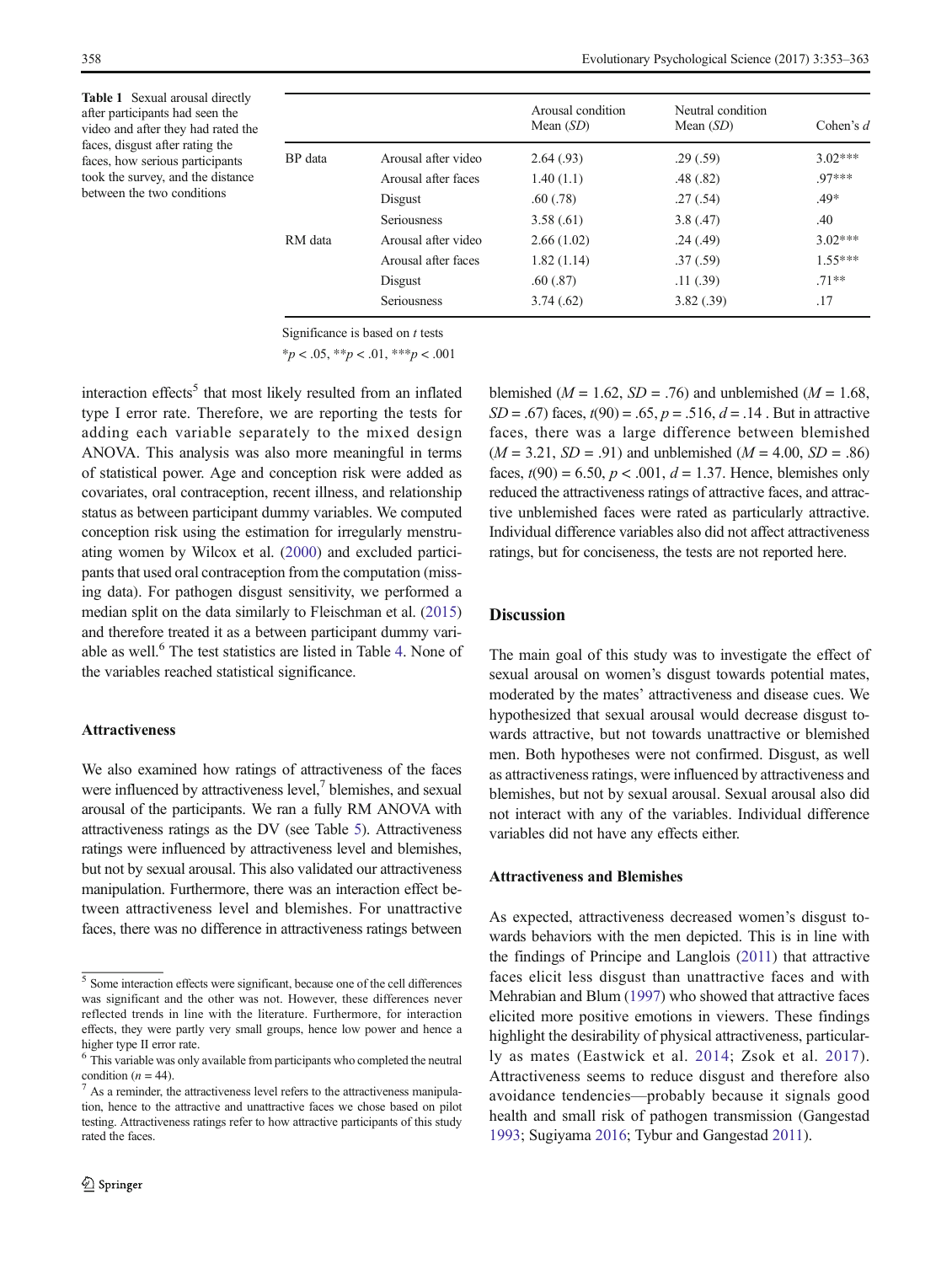<span id="page-6-0"></span>Table 2 RM ANOVA table for the effects of sexual arousal, behavior, attractiveness, and blemishes on disgust

| F     | df             | $\boldsymbol{p}$ | Partial eta <sup>2</sup> |
|-------|----------------|------------------|--------------------------|
| .30   |                | .86              | .00.                     |
| 46.43 | $1.38^{a}$     | .000             | .72                      |
| 70.44 |                | .000             | .80                      |
| 9.29  | 1              | .007             | .34                      |
| .35   | $1.87^{\rm a}$ | .70              | .02                      |
| .33   | 1              | .57              | .02                      |
| .33   |                | .57              | .02                      |
| 45.45 | $1.44^{\rm a}$ | .000             | .72                      |
|       |                |                  |                          |

<sup>a</sup> We used the Greenhouse-Geisser correction of degrees of freedom due to the broken assumption of sphericity

We also found that the more physically intimate the behaviors were, the less disgust elicited attractive as opposed to unattractive men. This also seems like an adaptive choice considering potential mating costs. The behaviors we assessed (talking to, hugging, kissing, sex) differed in the extent that they require physical contact and therefore also in the potential adaptive costs associated with pathogen transmission (Rozin et al. [1995\)](#page-10-0). Sex, the behavior that elicited the greatest disgust, and the greatest difference between attractive and unattractive faces, additionally involves costs/benefits associated with potentially producing offspring. The more potentially costly a behavior is on average, the more important it is to choose a partner that optimizes the cost-benefit ratio. Accordingly, our study shows that anticipated disgust seems to be a particularly useful indicator for potential costs when they are high. Overall, women's behavioral tendencies reflected our initial premise that attractiveness and health both signal potentially beneficial mating and that disgust is indicative of potential costs with suboptimal mates.

In line with Ryan et al. ([2012\)](#page-10-0), our study shows that blemished faces, independently of their attractiveness, elicit more disgust than unblemished faces This might explain why people with face blemishes seem to experience more negative social interactions (Kent [2002;](#page-9-0) Schachter et al.



Fig. 2 Mean disgust ratings per behavior and attractiveness. All differences were statistically significant

Table 3 Within subject contrasts between the disgust scores towards the different behaviors

| Contrast               |       | Cohen's $d$ |
|------------------------|-------|-------------|
| Talking to vs. hugging | 2.96  | .31         |
| Hugging vs. kissing    | 7.41  | 1.08        |
| Kissing vs. sex        | 21.79 | 2.14        |

All degree of freedom were 37. All  $p$  values are below .01

[1971;](#page-10-0) Wright et al. [1970](#page-10-0)). Blemishes reduced the attractiveness of attractive faces, but not of unattractive faces. This could be because there are many attributes that determine the attractiveness of a face (Little [2014](#page-9-0); Re and Rule [2016;](#page-9-0) Sugiyama [2016\)](#page-10-0). Unattractive faces contain other cues that might show detrimental traits, so the blemishes we added might not have made large difference. Similarly, the effect cosmetic make-up has on women's faces is rather small compared to the inherent properties of the face (Jones and Kramer [2015\)](#page-9-0). Another explanation might be that the blemishes made the threat of infection salient, and participants therefore became more critical in evaluating the attractiveness of the faces (Little, DeBruine, & Jones, [2011;](#page-9-0) Young et al. [2011](#page-10-0)).

### Sexual Arousal and Disgust

Sexual arousal did not influence disgust ratings, even when we controlled for the specific behaviors, individual differences, and baseline disgust. Contrary to Istvan et al. [\(1983\)](#page-9-0), there was also no effect of sexual arousal on attractiveness ratings. Studies in men, however, consistently show that sexual arousal decreases their disgust sensitivity (Ariely and Loewenstein [2006;](#page-8-0) Lee et al. [2014](#page-9-0); Stevenson et al. [2011\)](#page-10-0).

de Jong et al.'s [\(2013](#page-9-0)) model provides a possible explanation for the null results of this and previous studies

Table 4 Mixed design ANOVA of the main variables, with disgust ratings as the dependent variable, and sexual arousal varying between participants, controlling for individual difference variables

| Effect                       | F      | df             | $\boldsymbol{p}$ | Partial eta <sup>2</sup> |
|------------------------------|--------|----------------|------------------|--------------------------|
| Arousal                      | .11    | 1              | .74              | .00                      |
| <b>Behavior</b>              | 164.53 | $1.60^{\rm a}$ | .000             | .68                      |
| <b>Attractiveness</b>        | 85.83  | 1              | .000             | .53                      |
| <b>Blemishes</b>             | 13.94  | 1              | .000             | .16                      |
| Baseline disgust             | .61    | 1              | .44              | .01                      |
| Age                          | .05    | 1              | .83              | .00                      |
| Pathogen disgust sensitivity | 1.38   | 1              | .25              | .01                      |
| Conception risk              | .97    | 1              | .33              | .03                      |
| Recent illness               | .47    | 1              | .50              | .01                      |
| Relationship status          | .27    | 1              | .61              | .01                      |

<sup>a</sup> We used the Greenhouse-Geisser correction of degrees of freedom due to the broken assumption of sphericity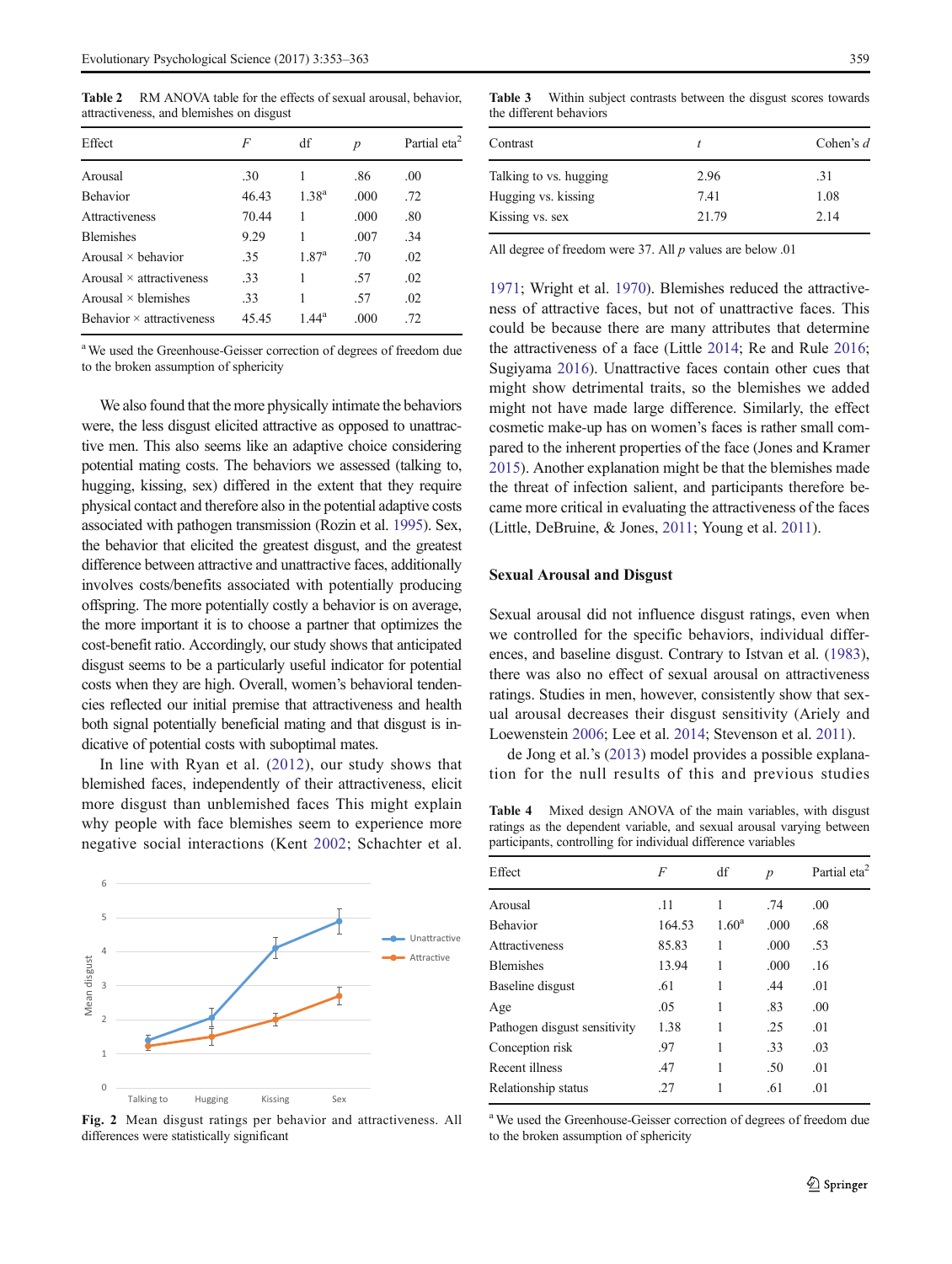<span id="page-7-0"></span>Table 5 Statistics for the RM ANOVA on attractiveness ratings

|                                          | F      | $\boldsymbol{D}$ | Partial eta <sup>2</sup> |
|------------------------------------------|--------|------------------|--------------------------|
| Arousal                                  | 1.12   | .298             | .03                      |
| Intended attractiveness                  | 581.53 | .000             | .94                      |
| <b>Blemish</b>                           | 22.05  | .000             | .37                      |
| Intended attractiveness $\times$ blemish | 7.25   | .011             | .17                      |

Only the significant interaction effect is listed. All degrees of freedom are 1

(Fleischman et al. [2015](#page-8-0); van Overveld & Borg, [2015\)](#page-9-0): Sexual arousal might have not exceeded the level of disgust to the extent that it would occupy attentional resources and therefore inhibit disgust. Women on average have a higher disgust sensitivity and propensity than men (Andrews et al. [2015](#page-8-0); Borg et al. [2015](#page-8-0); Fleischman [2017](#page-8-0); Grauvogl et al. [2015](#page-8-0); Rohrmann et al. [2008;](#page-10-0) Tybur et al. [2011](#page-10-0)). This also implies that they require relatively more sexual arousal to outweigh disgust and elicit a sexually functioning feedback loop (de Jong et al. [2013](#page-9-0)). In other words, sexual arousal is less likely to outweigh disgust in women. This is also thought to be the underlying problem in sexual dysfunctions involving disgust (Borg et al. [2010](#page-8-0)). The expected inhibitory effect of sexual arousal on disgust might therefore be observable in experiments using a strong sexual arousal manipulation (Lee et al. [2014\)](#page-9-0) and/or less disgusting stimuli. Our stimuli were not very disgusting per se, but the men depicted were unfamiliar to participants, and strangers tend to elicit more disgust than familiar others (Borg et al. [2015;](#page-8-0) Peng et al. [2013;](#page-9-0) Rozin et al. [1995\)](#page-10-0). The increased baseline disgust level in the sexual arousal condition might have contributed to an imbalance between sexual arousal and disgust in favor of the latter.

The mixed findings in women could also be explained by the sex-specific challenges in evolutionary history (Buss and Schmitt [1993\)](#page-8-0). Women face greater potential costs from sexual intercourse, because of parental investment, as well as greater susceptibility to disease (Fleischman [2014](#page-8-0); Madkan et al. [2006\)](#page-9-0). Hence, they favor a sexual strategy that involves mating inside long-term committed relationships, with partners whose traits they have carefully examined (Schmitt [2015\)](#page-10-0). The women in our study had never seen the men they were presented before. The study therefore presented them with a short-term mating scenario. Selection pressures might have not been strong on evolving a mechanism that suppresses disgust in such scenarios, because it yields little evolutionary benefit. It might even impose costs due to suboptimal mating decisions. In sum, while sexual arousal clearly decreases disgust in men, this effect seems to be weak, and/or more dependent on context in women.

## Individual Difference Variables

We did not find that any individual difference variables (age, pathogen disgust sensitivity, recent illness, relationship status, oral contraception, conception risk) influenced disgust or attractiveness, although previous research has (Curtis et al. [2004](#page-8-0); DeBruine [2014](#page-8-0); Fessler and Navarrete [2003;](#page-8-0) Fleischman [2014;](#page-8-0) Gruijters et al. [2016;](#page-8-0) Park et al. [2012\)](#page-9-0). The fact that we did not find a link between recent illness and disgust might be because we employed only explicit measures, while other studies have found this link only on implicit measures (Lund and Boggero [2014](#page-9-0); Miller and Maner [2011\)](#page-9-0). The null effect of being in a relationship is in line with the findings of Wang et al. [\(2016\)](#page-10-0). Failure to replicate the effects of the other variables probably stems from the fact that they have been rather small and that our study lacked the statistical power to detect them. Furthermore, some variables, for example facial masculinity, have been precisely manipulated in other studies (DeBruine et al. [2010\)](#page-8-0), while our manipulations pertained to attractiveness globally. So overall, our data does not directly refute these effects, but merely confirms that they are small.

# Limitations

Our results should be interpreted in light of methodological constraints, for example regarding the experimental manipulation. We cannot know for sure whether participants fully complied with the instructions. Although we used a validated erotic video, participants might not have found it pleasant, which contributes to women's sexual arousal in response to erotica (Carvalho et al. [2013\)](#page-8-0). Our self-report measure of sexual arousal also did not guarantee that women were physically aroused (Chivers et al. [2010](#page-8-0)). Research to date has not yet addressed whether disgust inhibition, or attentional processes more broadly, operates differently under self-reported vs. physiologically measured sexual arousal. Participants agreed to watch pornographic material for the study, which poses a volunteer bias typical for sex research (Bogaert [1996](#page-8-0); Hock [2015;](#page-9-0) Wiederman [1999](#page-10-0)); also, participants might be accustomed to pornography, and less sensitive to it (Kelley and Musialowski [1986](#page-9-0); Koukounas and Over [2000\)](#page-9-0). Future studies on sexual arousal might avoid these limitations by allowing participants to arouse themselves in their preferred manner (Lee et al. [2014\)](#page-9-0), or self-select erotica (Goldey and van Anders [2016](#page-8-0); Ioannou et al. [2016\)](#page-9-0). Other than that, this study might have profited from measuring additional control variables, for example sociosexuality (Murray, Jones, & Schaller, [2013](#page-9-0); Sacco et al. [2012\)](#page-10-0), or baseline mood (ter Kuile et al. [2010\)](#page-9-0). Also, we might have trapped participants into labeling any positive or negative feelings as attraction and disgust, respectively, and therefore we might have left out other feelings that could play a role.<sup>8</sup>

<sup>&</sup>lt;sup>8</sup> We would like to thank two anonymous reviewers for pointing out some of these limitations.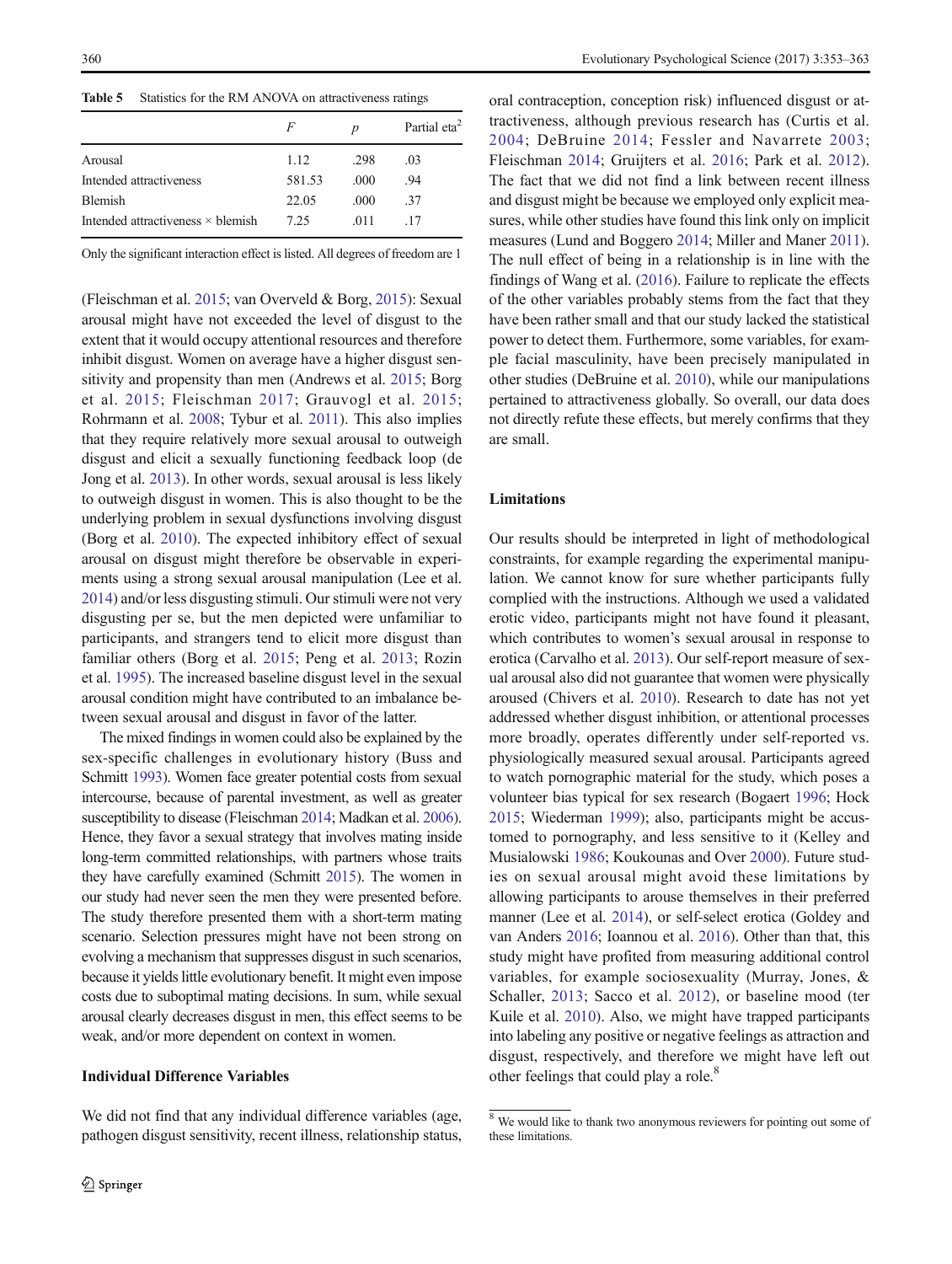#### <span id="page-8-0"></span>Conclusion

This study suggests that approach and avoidance motivation in women towards unfamiliar potential mates are unaffected by their sexual arousal state, but are affected by the mates' visible traits. Specifically, attractiveness and a lack of disease cues increase approach (attraction) and decrease avoidance motivation (disgust) towards engagement with mates.

Acknowledgements We would like to thank Andrea Schlump for her helpful comments on the study design and Aaron Kreidel for the editing of the stimuli. This research did not receive any specific grant from funding agencies in the public, commercial, or not-for-profit sectors.

#### References

- Al-Shawaf, L., Lewis, D. M. G., & Buss, D. M. (2015). Disgust and mating strategy. Evolution and Human Behavior, 36(3), 199–205. doi:[10.1016/j.evolhumbehav.2014.11.003.](http://dx.doi.org/10.1016/j.evolhumbehav.2014.11.003)
- Al-Shawaf, L., Conroy-Beam, D., Asao, K., & Buss, D. M. (2016). Human emotions: An evolutionary psychological perspective. Emotion Review, 8(2), 173–186. doi[:10.1177/1754073914565518.](http://dx.doi.org/10.1177/1754073914565518)
- Andrews, A. R. I., Crone, T., Cholka, C. B., Cooper, T. V., & Bridges, A. J. (2015). Correlational and experimental analyses of the relation between disgust and sexual arousal. Motivation and Emotion, 39(5), 766–779.
- Ariely, D., & Loewenstein, G. (2006). The heat of the moment: the effect of sexual arousal on sexual decision making. Journal of Behavioral Decision Making, 19(2), 87–98.
- Barlow, D. H. (1986). Causes of sexual dysfunction: the role of anxiety and cognitive interference. Journal of Consulting and Clinical Psychology, 54(2), 140–148.
- Bogaert, A. F. (1996). Volunteer bias in human sexuality research: evidence for both sexuality and personality differences in males. Archives of Sexual Behavior, 25(2), 125–140. doi:[10.1007/](http://dx.doi.org/10.1007/BF02437932) [BF02437932](http://dx.doi.org/10.1007/BF02437932).
- Borg, C., & de Jong, P. J. (2012). Feelings of disgust and disgust-induced avoidance weaken following induced sexual arousal in women. PloS One, 7(9), e44111.
- Borg, C., de Jong, P. J., & Weijmar Schultz, W. (2010). Vaginismus and dyspareunia: automatic vs. deliberate disgust responsivity. The Journal of Sexual Medicine, 7(6), 2149–2157. doi[:10.1111/j.1743-](http://dx.doi.org/10.1111/j.1743-6109.2010.01800.x) [6109.2010.01800.x.](http://dx.doi.org/10.1111/j.1743-6109.2010.01800.x)
- Borg, C., Heitmann, J., & de Jong, P. (2015). "Yuck, they are kissing!" Understanding the transition from disgust to desire and its implications for sexual dysfunction. Paper presented at Emotions 2015. Tilburg: 6th International conference on emotions, well-being and health.
- Bundy, C. (2012). Visible difference associated with disease: skin conditions. In N. Rumsey & D. Harcourt (Eds.), The Oxford handbook of the psychology of appearance (pp. 398–413). New York, NY: Oxford University Press.
- Buss, D. M., & Schmitt, D. P. (1993). Sexual strategies theory: an evolutionary perspective on human mating. Psychological Review, 100(2), 204–232. doi[:10.1037/0033-295X.100.2.204.](http://dx.doi.org/10.1037/0033-295X.100.2.204)
- Buss, D. M., & Symons, D. (2015). Part III: mating. In The handbook of evolutionary psychology. Somerset: John Wiley & Sons, Inc.
- Buunk, B. P., Dijkstra, P., Fetchenhauer, D., & Kenrick, D. T. (2002). Age and gender differences in mate selection criteria for various involvement levels. Personal Relationships, 9(3), 271–278. doi:[10.1111/](http://dx.doi.org/10.1111/1475-6811.00018) [1475-6811.00018](http://dx.doi.org/10.1111/1475-6811.00018).
- Carvalho, J., Gomes, A. Q., Laja, P., Oliveira, C., Vilarinho, S., Janssen, E., & Nobre, P. (2013). Gender differences in sexual arousal and affective responses to erotica: the effects of type of film and fantasy instructions. Archives of Sexual Behavior, 42(6), 1011–1019. doi[:10.](http://dx.doi.org/10.1007/s10508-013-0076-2) [1007/s10508-013-0076-2.](http://dx.doi.org/10.1007/s10508-013-0076-2)
- Chivers, M. L. (2010). A brief update on the specificity of sexual arousal. Sexual and Relationship Therapy, 25(4), 407-414. doi[:10.1080/](http://dx.doi.org/10.1080/14681994.2010.495979) [14681994.2010.495979.](http://dx.doi.org/10.1080/14681994.2010.495979)
- Chivers, M. L., Seto, M. C., Lalumière, M. L., Laan, E., & Grimbos, T. (2010). Agreement of self-reported and genital measures of sexual arousal in men and women: a meta-analysis. Archives of Sexual Behavior, 39(1), 5–56. doi[:10.1007/s10508-009-9556-9.](http://dx.doi.org/10.1007/s10508-009-9556-9)
- Curtis, V., Aunger, R., & Rabie, T. (2004). Evidence that disgust evolved to protect from risk of disease. Proceedings of the Royal Society B: Biological Sciences, 271(Suppl\_4), S131–S133. doi:[10.1098/rsbl.](http://dx.doi.org/10.1098/rsbl.2003.0144) [2003.0144](http://dx.doi.org/10.1098/rsbl.2003.0144).
- DeBruine, L. M. (2014). Women's preferences for male facial features. In V. A. Weekes-Shackelford & T. K. Shackelford (Eds.), Evolutionary perspectives on human sexual psychology and behavior (pp. 261– 275). New York, NY: Springer Science + Business Media.
- DeBruine, L. M., Jones, B. C., Tybur, J. M., Lieberman, D., & Griskevicius, V. (2010). Women's preferences for masculinity in male faces are predicted by pathogen disgust, but not by moral or sexual disgust. Evolution and Human Behavior, 31(1), 69-74. doi: [10.1016/j.evolhumbehav.2009.09.003](http://dx.doi.org/10.1016/j.evolhumbehav.2009.09.003).
- Dixson, A. F. (2009). Sexual selection and the origins of human mating systems. Oxford, GBR: Oxford University Press.
- Eastwick, P. W., Luchies, L. B., Finkel, E. J., & Hunt, L. L. (2014). The predictive validity of ideal partner preferences: a review and meta-analysis. Psychological Bulletin, 140(3), 623–665. doi[:10.1037/a0032432](http://dx.doi.org/10.1037/a0032432).
- Fessler, D. M. T., & Navarrete, C. D. (2003). Domain-specific variation in disgust sensitivity across the menstrual cycle. Evolution and Human Behavior, 24(6), 406–417. doi[:10.1016/S1090-5138\(03\)00054-0.](http://dx.doi.org/10.1016/S1090-5138(03)00054-0)
- Fleischman, D. S. (2014). Women's disgust adaptations. In V. A. Weekes-Shackelford & T. K. Shackelford (Eds.), Evolutionary perspectives on human sexual psychology and behavior (pp. 277–296). New York, NY: Springer Science + Business Media.
- Fleischman, D. S. (2017). Sex-differences in disease avoidance. In T. K. Shackelford & V. A. Weekes-Shackelford (Eds.), Encyclopedia of evolutionary psychological science. New York, NY: Springer Science + Business Media.
- Fleischman, D. S., Hamilton, L. D., Fessler, D. M. T., & Meston, C. M. (2015). Disgust versus lust: exploring the interactions of disgust and fear with sexual arousal in women. PloS One, 10(6), e0118151. doi: [10.1371/journal.pone.0118151.](http://dx.doi.org/10.1371/journal.pone.0118151)
- Flying the Nest (2015, March 1st). Hiking the Hollywood sign [Video file]. Retrieved from [https://www.youtube.com/watch?v=](https://www.youtube.com/watch?v=s1UofPVuSZo) [s1UofPVuSZo](https://www.youtube.com/watch?v=s1UofPVuSZo).
- Gangestad, S. W. (1993). Sexual selection and physical attractiveness. Human Nature, 4(3), 205–235. doi[:10.1007/BF02692200.](http://dx.doi.org/10.1007/BF02692200)
- Goldey, K. L., & van Anders, S. M. (2016). Identification with stimuli moderates women's affective and testosterone responses to selfchosen erotica. Archives of Sexual Behavior, 45(8), 2155–2171. doi:[10.1007/s10508-015-0612-3.](http://dx.doi.org/10.1007/s10508-015-0612-3)
- Grauvogl, A., de Jong, P., Peters, M., Evers, S., van Overveld, M., & van Lankveld, J. (2015). Disgust and sexual arousal in young adult men and women. Archives of Sexual Behavior, 44(6), 1515–1525. doi[:10.](http://dx.doi.org/10.1007/s10508-014-0349-4) [1007/s10508-014-0349-4.](http://dx.doi.org/10.1007/s10508-014-0349-4)
- Gruijters, S. L. K., Tybur, J. M., Ruiter, R. A. C., & Massar, K. (2016). Sex, germs, and health: pathogen-avoidance motives and healthprotective behavior. Psychology & Health, 1–17. doi:[10.1080/](http://dx.doi.org/10.1080/08870446.2016.1161194) [08870446.2016.1161194](http://dx.doi.org/10.1080/08870446.2016.1161194).
- Guo, Y., Logan, H. L., Glueck, D. H., & Muller, K. E. (2013). Selecting a sample size for studies with repeated measures. BMC Medical Research Methodology, 13(1), 100.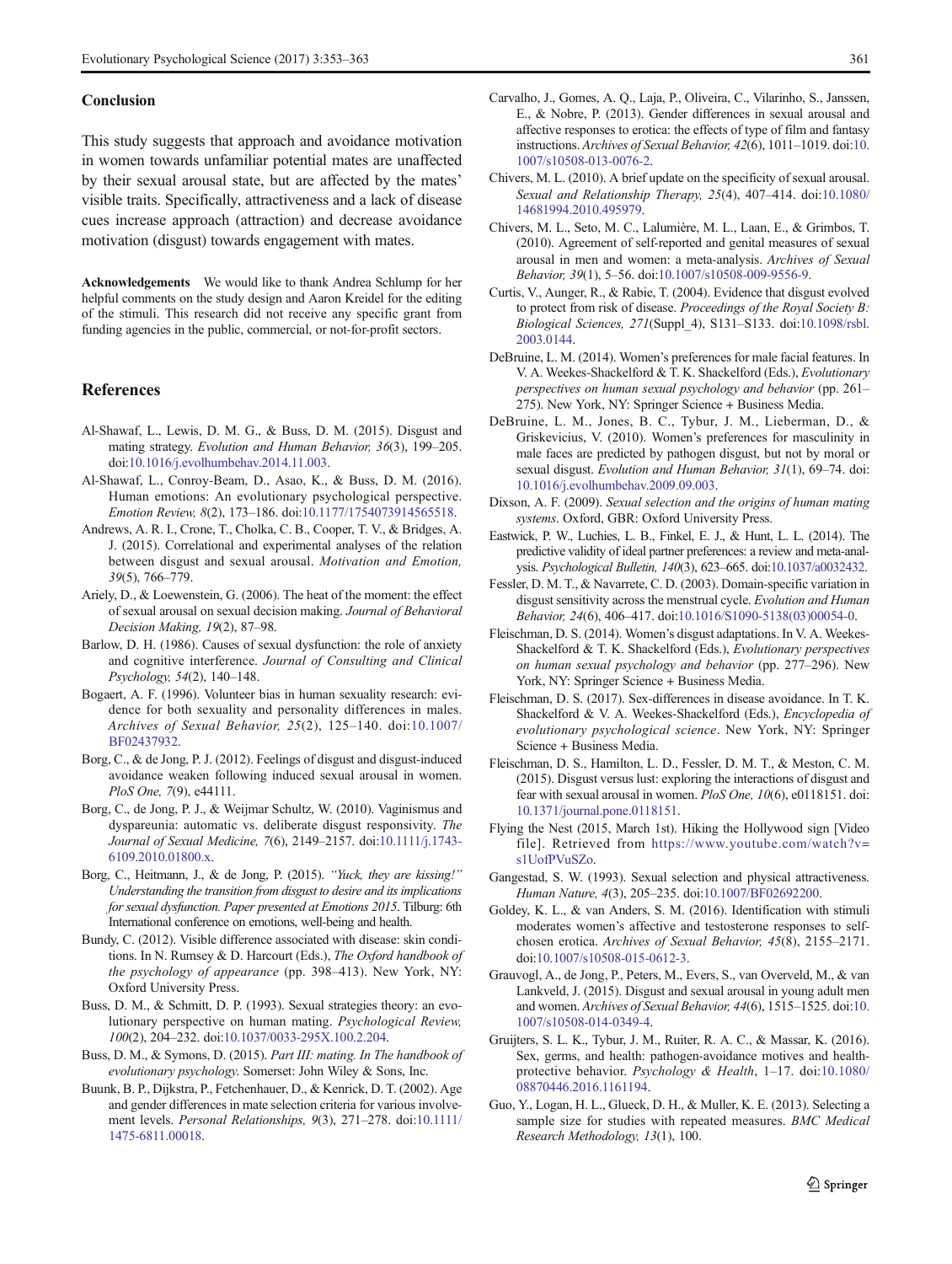- <span id="page-9-0"></span>Hamilton, L. D., & Meston, C. M. (2013). Chronic stress and sexual function in women. The Journal of Sexual Medicine, 10(10), 2443–2454. doi[:10.1111/jsm.12249.](http://dx.doi.org/10.1111/jsm.12249)
- Harte, C. B., & Meston, C. M. (2008). The inhibitory effects of nicotine on physiological sexual arousal in nonsmoking women: results from a randomized, double-blind, placebo-controlled, cross-over trial. The Journal of Sexual Medicine, 5(5), 1184–1197. doi[:10.1111/j.](http://dx.doi.org/10.1111/j.1743-6109.2008.00778.x) [1743-6109.2008.00778.x](http://dx.doi.org/10.1111/j.1743-6109.2008.00778.x).
- Hawk, S. T., Tolman, R., & Mueller, C. W. (2007). The effects of target attractiveness on men's sexual arousal in response to erotic auditory stimuli. Journal of Sex Research, 44(1), 96–103. doi:[10.1207/](http://dx.doi.org/10.1207/s15598519jsr4401_10) [s15598519jsr4401\\_10](http://dx.doi.org/10.1207/s15598519jsr4401_10).
- Hock, R. (2015). Human sexuality (4th ed.). Boston: Pearson.
- Ioannou, S., Morris, P., Terry, S., Baker, M., Gallese, V., & Reddy, V. (2016). Sympathy crying: insights from infrared thermal imaging on a female sample. PloS One, 11(10), e0162749. doi[:10.1371/journal.](http://dx.doi.org/10.1371/journal.pone.0162749) [pone.0162749.](http://dx.doi.org/10.1371/journal.pone.0162749)
- Istvan, J., Griffitt, W., & Weidner, G. (1983). Sexual arousal and the polarization of perceived sexual attractiveness. Basic and Applied Social Psychology, 4(4), 307–318.
- Janssen, E., & Bancroft, J. (2007). The dual-control model: the role of sexual inhibition and excitation in sexual arousal and behavior. The Psychophysiology of Sex, 15, 197–222.
- Jones, A. L., & Kramer, R. S. S. (2015). Facial cosmetics have little effect on attractiveness judgments compared with identity. Perception, 44(1), 79–86.
- de Jong, P. J., van Overveld, M., & Borg, C. (2013). Giving in to arousal or staying stuck in disgust? Disgust-based mechanisms in sex and sexual dysfunction. Journal of Sex Research, 50(3–4), 247–262. doi:[10.1080/00224499.2012.746280](http://dx.doi.org/10.1080/00224499.2012.746280).
- Kelley, K., & Musialowski, D. (1986). Repeated exposure to sexually explicit stimuli: novelty, sex, and sexual attitudes. Archives of Sexual Behavior, 15(6), 487–498. doi[:10.1007/BF01542313.](http://dx.doi.org/10.1007/BF01542313)
- Kent, G. (2002). Testing a model of disfigurement: effects of a skin camouflage service on well-being and appearance anxiety. Psychology & Health, 17(3), 377–386.
- Koukounas, E., & Over, R. (2000). Changes in the magnitude of the eyeblink startle response during habituation of sexual arousal. Behaviour Research and Therapy, 38(6), 573–584. doi[:10.1016/](http://dx.doi.org/10.1016/S0005-7967(99)00075-3) [S0005-7967\(99\)00075-3](http://dx.doi.org/10.1016/S0005-7967(99)00075-3).
- Koukounas, E., & McCabe, M. P. (2001). Sexual and emotional variables influencing sexual response to erotica: A psychophysiological investigation. Archives of Sexual Behavior, 30(4), 393–408. doi:[10.](http://dx.doi.org/10.1023/A:1010261315767) [1023/A:1010261315767.](http://dx.doi.org/10.1023/A:1010261315767)
- ter Kuile, M. M., Both, S., & van Uden, J. (2010). The effects of experimentally-induced sad and happy mood on sexual arousal in sexually healthy women. Journal of Sexual Medicine, 7(3), 1177– 1184. doi[:10.1111/j.1743-6109.2009.01632.x.](http://dx.doi.org/10.1111/j.1743-6109.2009.01632.x)
- Lee, E. M., Ambler, J. K., & Sagarin, B. J. (2014). Effects of subjective sexual arousal on sexual, pathogen, and moral disgust sensitivity in women and men. Archives of Sexual Behavior, 43(6), 1115–1121. doi:[10.1007/s10508-014-0271-9.](http://dx.doi.org/10.1007/s10508-014-0271-9)
- Little, A. C. (2014). Facial attractiveness. Wiley Interdisciplinary Reviews: Cognitive Science, 5(6), 621–634. doi:[10.1002/wcs.1316](http://dx.doi.org/10.1002/wcs.1316).
- Little, A. C., DeBruine, L. M., & Jones, B. C. (2011). Exposure to visual cues of pathogen contagion changes preferences for masculinity and symmetry in opposite-sex faces. Proceedings of the Royal Society of London B: Biological Sciences, 278(1714), 2032–2039. doi[:10.](http://dx.doi.org/10.1098/rspb.2010.1925) [1098/rspb.2010.1925.](http://dx.doi.org/10.1098/rspb.2010.1925)
- Little, A. C., DeBruine, L. M., & Jones, B. C. (2014). Sex differences in attraction to familiar and unfamiliar opposite-sex faces: men prefer novelty and women prefer familiarity. Archives of Sexual Behavior, 43(5), 973–981.
- Lund, E. M., & Boggero, I. A. (2014). Sick in the head? Pathogen concerns bias implicit perceptions of mental illness. Evolutionary Psychology, 12(4), 706–718. doi[:10.1177/147470491401200403.](http://dx.doi.org/10.1177/147470491401200403)
- $\hat{Z}$  Springer
- Madkan, V. K., Giancola, A. A., Sra, K. K., & Tyring, S. K. (2006). Sex differences in the transmission, prevention, and disease manifestations of sexually transmitted diseases. Archives of Dermatology, 142(3), 365–370.
- Mass, R., Hölldorfer, M., Moll, B., Bauer, R., & Wolf, K. (2009). Why we haven't died out yet: changes in women's mimic reactions to visual erotic stimuli during their menstrual cycles. Hormones and Behavior, 55(2), 267–271. doi[:10.1016/j.yhbeh.2008.06.007](http://dx.doi.org/10.1016/j.yhbeh.2008.06.007).
- Masters, W. H., & Johnson, V. E. (1966). Human sexual response. Oxford: Little, Brown.
- Mehrabian, A., & Blum, J. S. (1997). Physical appearance, attractiveness, and the mediating role of emotions. Current Psychology: a Journal for Diverse Perspectives on Diverse Psychological Issues, 16(1), 20–42. doi:[10.1007/s12144-997-1013-0.](http://dx.doi.org/10.1007/s12144-997-1013-0)
- Miller, S. L., & Maner, J. K. (2011). Sick body, vigilant mind: the biological immune system activates the behavioral immune system. Psychological Science, 22(12), 1467–1471. doi:[10.1177/](http://dx.doi.org/10.1177/0956797611420166) [0956797611420166](http://dx.doi.org/10.1177/0956797611420166).
- Mortensen, C. R., Becker, D. V., Ackerman, J. M., Neuberg, S. L., & Kenrick, D. T. (2010). Infection breeds reticence: the effects of disease salience on self-perceptions of personality and behavioral avoidance tendencies. Psychological Science, 21(3), 440–447. doi: [10.1177/0956797610361706.](http://dx.doi.org/10.1177/0956797610361706)
- Murray, D. R., Jones, D. N., & Schaller, M. (2013). Perceived threat of infectious disease and its implications for sexual attitudes. Personality and Individual Differences, 54(1), 103–108. doi:[10.](http://dx.doi.org/10.1016/j.paid.2012.08.021) [1016/j.paid.2012.08.021](http://dx.doi.org/10.1016/j.paid.2012.08.021).
- Oaten, M., Stevenson, R. J., & Case, T. I. (2009). Disgust as a diseaseavoidance mechanism. Psychological Bulletin, 135(2), 303–321. doi:[10.1037/a0014823](http://dx.doi.org/10.1037/a0014823).
- Olszanowski, M., Pochwatko, G., Kuklinski, K., Scibor-Rylski, M., Lewinski, P., & Ohme, R. K. (2015). Warsaw set of emotional facial expression pictures: a validation study of facial display photographs. Frontiers in Psychology, 5, 1516. doi[:10.3389/fpsyg.2014.01516.](http://dx.doi.org/10.3389/fpsyg.2014.01516)
- van Overveld, M., & Borg, C. (2015). Brief emotion regulation training facilitates arousal control during sexual stimuli. The Journal of Sex Research, 52(9), 996–1005. doi:[10.1080/00224499.2014.948111.](http://dx.doi.org/10.1080/00224499.2014.948111)
- van Overveld, M., de Jong, P. J., Peters, M. L., van Lankveld, J., Melles, R., & ter Kuile, M. M. (2013). The sexual disgust questionnaire; a psychometric study and a first exploration in patients with sexual dysfunctions. The Journal of Sexual Medicine, 10(2), 396–407. doi: [10.1111/j.1743-6109.2012.02979.x.](http://dx.doi.org/10.1111/j.1743-6109.2012.02979.x)
- Park, J. H., van Leeuwen, F., & Stephen, I. D. (2012). Homeliness is in the disgust sensitivity of the beholder: relatively unattractive faces appear especially unattractive to individuals higher in pathogen disgust. Evolution and Human Behavior, 33(5), 569–577. doi[:10.1016/](http://dx.doi.org/10.1016/j.evolhumbehav.2012.02.005) [j.evolhumbehav.2012.02.005](http://dx.doi.org/10.1016/j.evolhumbehav.2012.02.005).
- Peng, M., Chang, L., & Zhou, R. (2013). Physiological and behavioral responses to strangers compared to friends as a source of disgust. Evolution and Human Behavior, 34(2), 94–98. doi:[10.1016/j.](http://dx.doi.org/10.1016/j.evolhumbehav.2012.10.002) [evolhumbehav.2012.10.002](http://dx.doi.org/10.1016/j.evolhumbehav.2012.10.002).
- Prause, N., Janssen, E., & Hetrick, W. P. (2008). Attention and emotional responses to sexual stimuli and their relationship to sexual desire. Archives of Sexual Behavior, 37(6), 934–949. doi:[10.1007/s10508-](http://dx.doi.org/10.1007/s10508-007-9236-6) [007-9236-6](http://dx.doi.org/10.1007/s10508-007-9236-6).
- Principe, C. P., & Langlois, J. H. (2011). Faces differing in attractiveness elicit corresponding affective responses. Cognition and Emotion, 25(1), 140–148.
- Re, D. E., & Rule, N. O. (2016). Appearance and physiognomy. In D. Matsumoto, H. C. Hwang, M. G. Frank, & D. (Eds.), APA handbook of nonverbal communication (pp. 221–256). Washington, DC: American Psychological Association.
- Renfro, K. J., Rupp, H., & Wallen, K. (2015). Duration of oral contraceptive use predicts women's initial and subsequent subjective responses to sexual stimuli. Hormones and Behavior, 75, 33–40. doi: [10.1016/j.yhbeh.2015.07.013.](http://dx.doi.org/10.1016/j.yhbeh.2015.07.013)